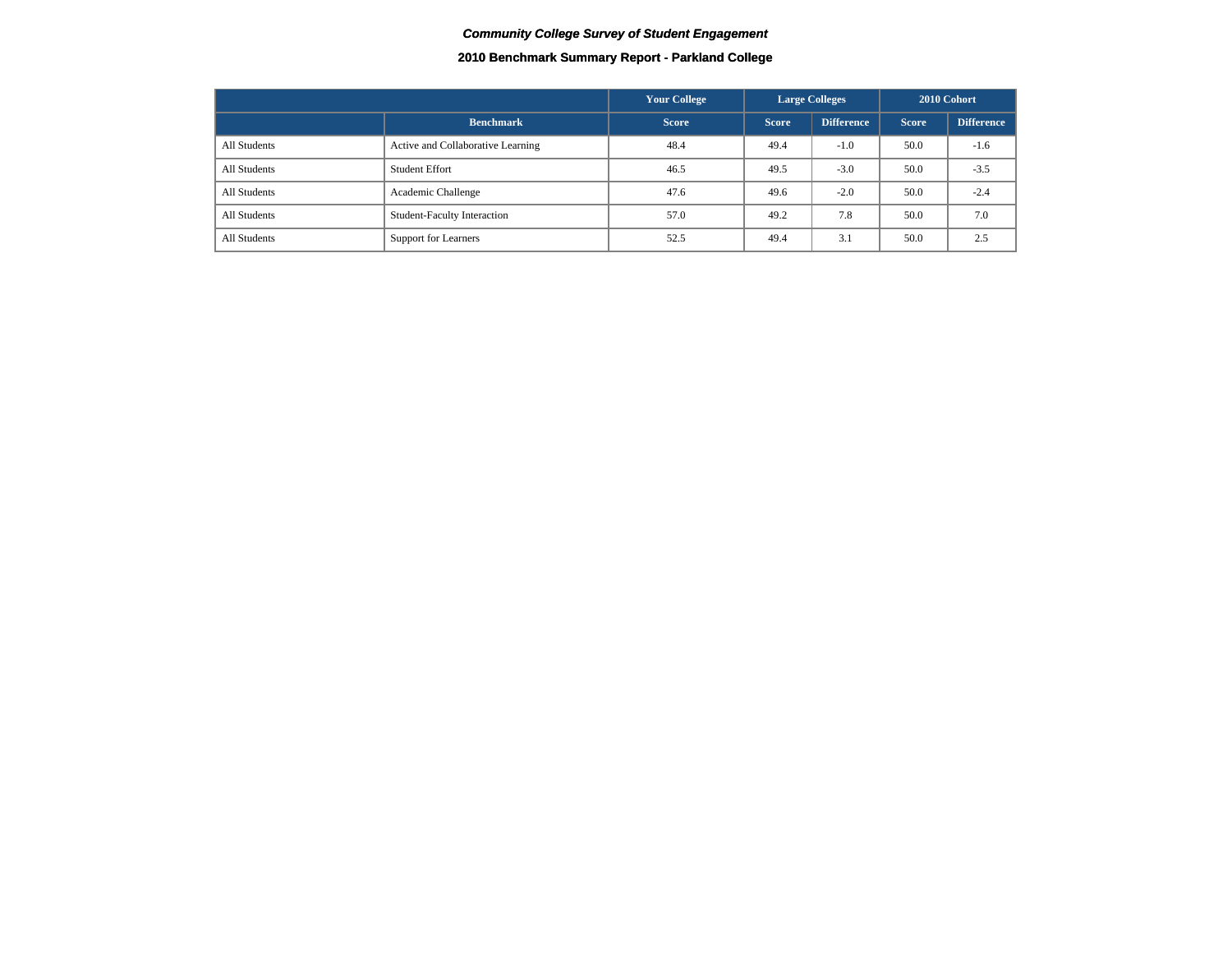### **Active and Collaborative Learning (ACTCOLL) Means Summary Report - Parkland College**

|                                                                                                                                     |                                                |              | <b>Your College</b> |             | <b>Large Colleges</b> | 2010 Cohort |                    |  |  |  |  |  |
|-------------------------------------------------------------------------------------------------------------------------------------|------------------------------------------------|--------------|---------------------|-------------|-----------------------|-------------|--------------------|--|--|--|--|--|
| <b>Item</b>                                                                                                                         | <b>Variable</b>                                | <b>Class</b> | Mean                | <b>Mean</b> | <b>Effect Size</b>    | <b>Mean</b> | <b>Effect Size</b> |  |  |  |  |  |
|                                                                                                                                     | 4. 1=Never, 2=Sometimes, 3=Often, 4=Very often |              |                     |             |                       |             |                    |  |  |  |  |  |
| In your experiences at this college during the current school year, about how often have you done each of the following?            |                                                |              |                     |             |                       |             |                    |  |  |  |  |  |
| a Asked questions in class or contributed to class discussions (ACTCOL)                                                             | <b>CLQUEST</b>                                 | All Students | 2.94                | 2.88        |                       | 2.91        |                    |  |  |  |  |  |
| b Made a class presentation (ACTCOL)                                                                                                | <b>CLPRESEN</b>                                | All Students | 2.02                | 2.06        |                       | 2.06        |                    |  |  |  |  |  |
| Worked with other students on projects during class (ACTCOL)                                                                        | <b>CLASSGRP</b>                                | All Students | 2.50                | 2.47        |                       | 2.48        |                    |  |  |  |  |  |
| g Worked with classmates outside of class to prepare class assignments<br>(ACTCOL)                                                  | <b>OCCGRP</b>                                  | All Students | 1.71                | 1.87        |                       | 1.89        |                    |  |  |  |  |  |
| h Tutored or taught other students (paid or voluntary) (ACTCOL)                                                                     | <b>TUTOR</b>                                   | All Students | 1.35                | 1.37        |                       | 1.38        |                    |  |  |  |  |  |
| Participated in a community-based project as a part of a regular course<br>(ACTCOL)                                                 | <b>COMMPROJ</b>                                | All Students | 1.32                | 1.31        |                       | 1.31        |                    |  |  |  |  |  |
| Discussed ideas from your readings or classes with others outside of<br>class (students, family members, co-workers, etc.) (ACTCOL) | <b>OOCIDEAS</b>                                | All Students | 2.54                | 2.55        |                       | 2.57        |                    |  |  |  |  |  |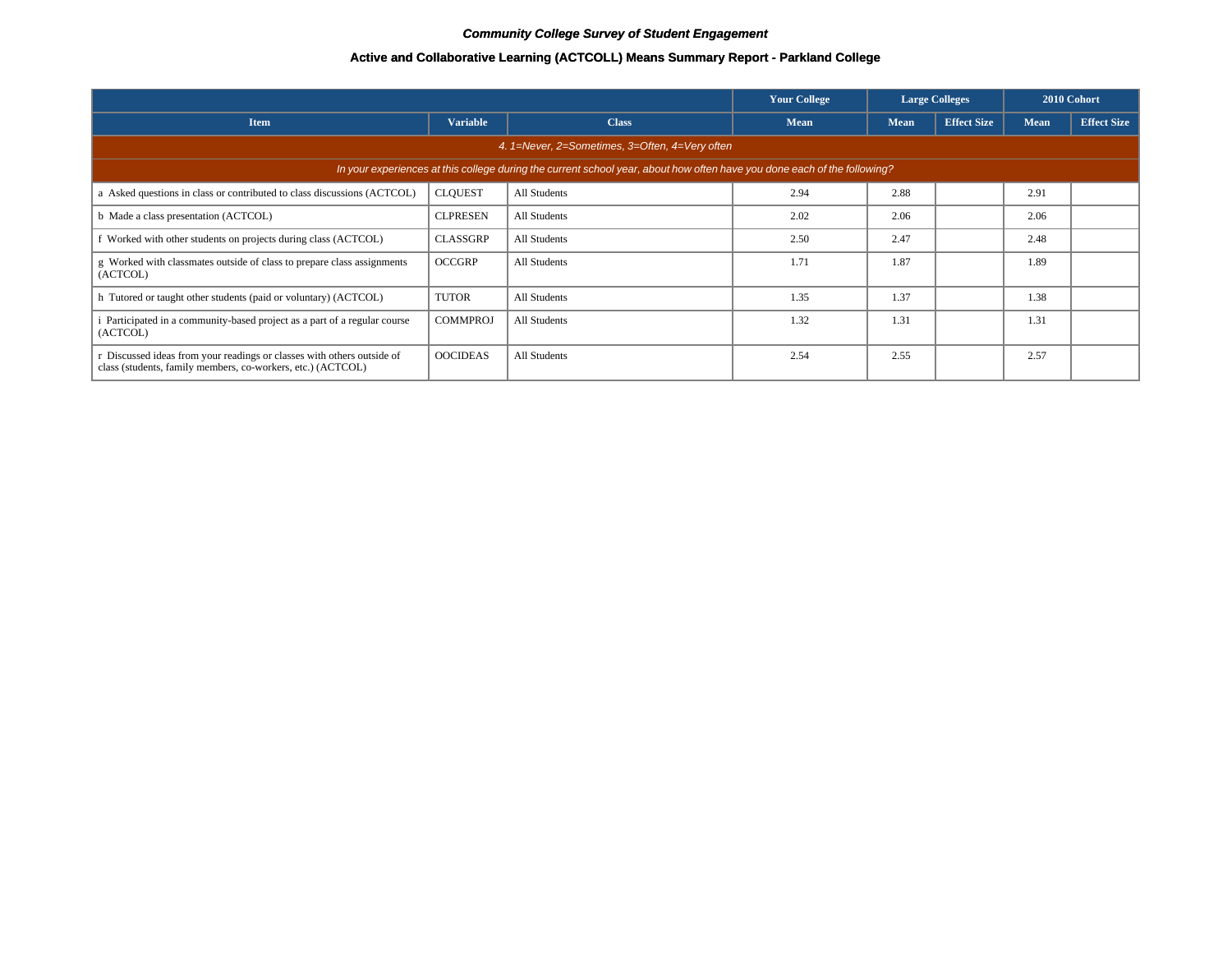### **Active and Collaborative Learning (ACTCOLL) Frequency Distributions - Parkland College**

| <b>Item</b>                                                                       |              | <b>Your College</b> |                | <b>Large Colleges</b> |         | 2010 Cohort |         |
|-----------------------------------------------------------------------------------|--------------|---------------------|----------------|-----------------------|---------|-------------|---------|
|                                                                                   |              | Count               | <b>Percent</b> | Count                 | Percent | Count       | Percent |
| 4a . Asked questions in class or contributed to class discussions (ACTCOL)        | Never        | 17                  | 2.0            | 2700                  | 3.0     | 10545       | 2.6     |
|                                                                                   | Sometimes    | 267                 | 32.4           | 30450                 | 34.3    | 131263      | 32.6    |
|                                                                                   | Often        | 285                 | 34.7           | 30917                 | 34.8    | 142672      | 35.5    |
|                                                                                   | Very often   | 254                 | 30.9           | 24807                 | 27.9    | 117560      | 29.2    |
|                                                                                   | Total        | 823                 | 100.0          | 88874                 | 100.0   | 402040      | 100.0   |
| 4b . Made a class presentation (ACTCOL)                                           | Never        | 243                 | 29.9           | 26798                 | 30.3    | 122180      | 30.5    |
|                                                                                   | Sometimes    | 358                 | 43.9           | 36576                 | 41.3    | 164458      | 41.1    |
|                                                                                   | Often        | 164                 | 20.1           | 18148                 | 20.5    | 82134       | 20.5    |
|                                                                                   | Very often   | 49                  | 6.0            | 7050                  | 8.0     | 31664       | 7.9     |
|                                                                                   | <b>Total</b> | 814                 | 100.0          | 88572                 | 100.0   | 400436      | 100.0   |
| 4f. Worked with other students on projects during class (ACTCOL)                  | Never        | 99                  | 12.2           | 11882                 | 13.5    | 51547       | 13.0    |
|                                                                                   | Sometimes    | 322                 | 39.7           | 35236                 | 40.1    | 159648      | 40.1    |
|                                                                                   | Often        | 277                 | 34.2           | 28639                 | 32.6    | 130972      | 32.9    |
|                                                                                   | Very often   | 112                 | 13.9           | 12127                 | 13.8    | 55693       | 14.0    |
|                                                                                   | <b>Total</b> | 810                 | 100.0          | 87884                 | 100.0   | 397860      | 100.0   |
| 4g. Worked with classmates outside of class to prepare class assignments (ACTCOL) | Never        | 405                 | 49.6           | 35957                 | 40.8    | 158832      | 39.8    |
|                                                                                   | Sometimes    | 275                 | 33.7           | 33091                 | 37.5    | 150247      | 37.7    |
|                                                                                   | Often        | 101                 | 12.4           | 13790                 | 15.6    | 64682       | 16.2    |
|                                                                                   | Very often   | 34                  | 4.2            | 5381                  | 6.1     | 25300       | 6.3     |
|                                                                                   | Total        | 815                 | 100.0          | 88219                 | 100.0   | 399061      | 100.0   |
| 4h. Tutored or taught other students (paid or voluntary) (ACTCOL)                 | Never        | 602                 | 73.8           | 64539                 | 73.0    | 290869      | 72.7    |
|                                                                                   | Sometimes    | 160                 | 19.6           | 17020                 | 19.3    | 78196       | 19.6    |
|                                                                                   | Often        | 32                  | 3.9            | 4559                  | 5.2     | 20603       | 5.2     |
|                                                                                   | Very often   | 22                  | 2.7            | 2282                  | 2.6     | 10284       | 2.6     |
|                                                                                   | Total        | 816                 | 100.0          | 88400                 | 100.0   | 399952      | 100.0   |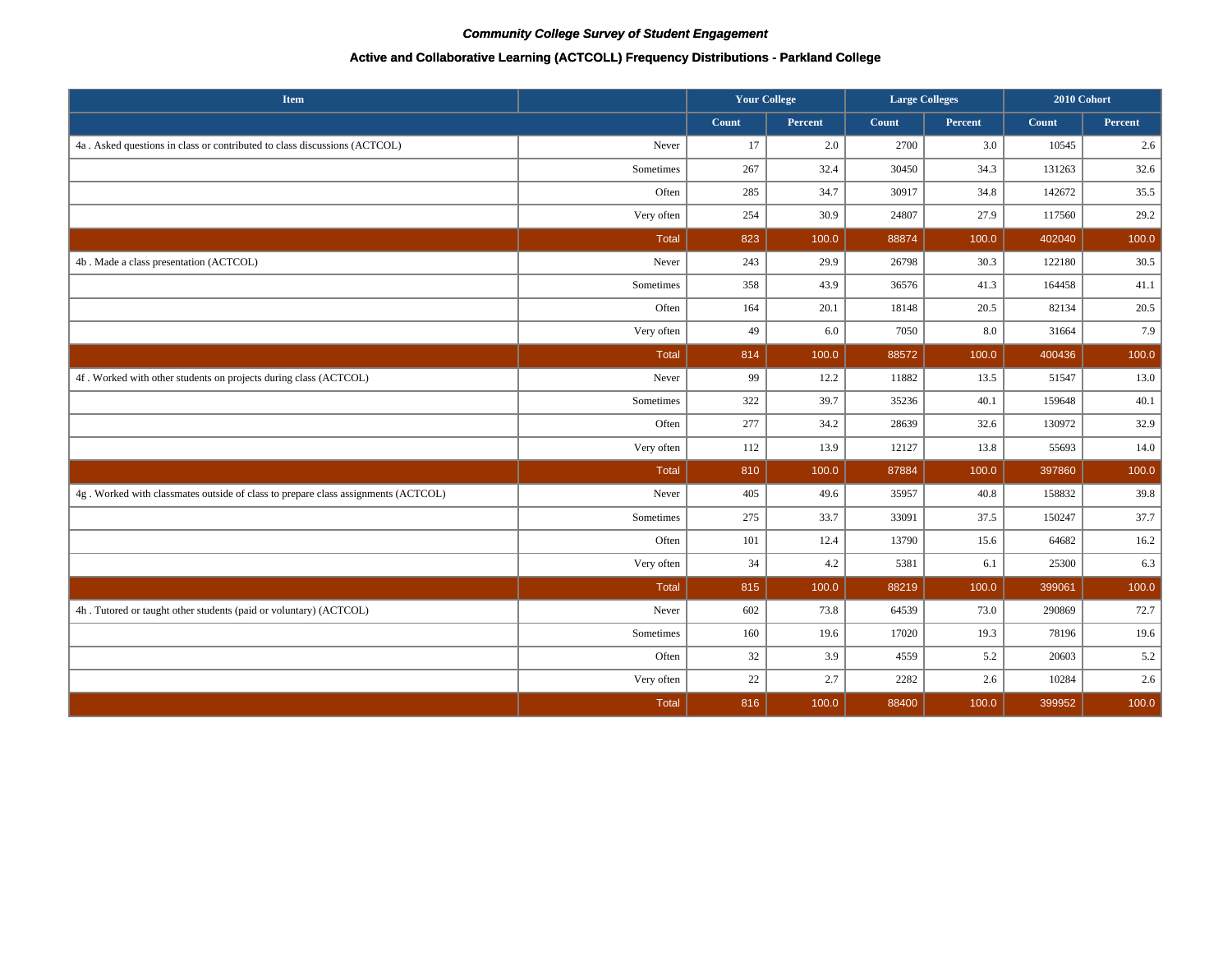# **Active and Collaborative Learning (ACTCOLL) Frequency Distributions - Parkland College**

| <b>Item</b>                                                                                                                             |            | <b>Your College</b> |         | <b>Large Colleges</b> |         | 2010 Cohort |         |
|-----------------------------------------------------------------------------------------------------------------------------------------|------------|---------------------|---------|-----------------------|---------|-------------|---------|
|                                                                                                                                         |            | Count               | Percent | Count                 | Percent | Count       | Percent |
| 4i. Participated in a community-based project as a part of a regular course (ACTCOL)                                                    | Never      | 620                 | 76.4    | 68750                 | 78.0    | 308240      | 77.4    |
|                                                                                                                                         | Sometimes  | 139                 | 17.2    | 13462                 | 15.3    | 63401       | 15.9    |
|                                                                                                                                         | Often      | 40                  | 5.0     | 4127                  | 4.7     | 18685       | 4.7     |
|                                                                                                                                         | Very often | 12                  | 1.5     | 1763                  | 2.0     | 7981        | 2.0     |
|                                                                                                                                         | Total      | 811                 | 100.0   | 88102                 | 100.0   | 398307      | 100.0   |
| 4r. Discussed ideas from your readings or classes with others outside of class (students, family<br>members, co-workers, etc.) (ACTCOL) | Never      | 108                 | 13.3    | 11215                 | 12.7    | 48491       | 12.1    |
|                                                                                                                                         | Sometimes  | 313                 | 38.6    | 33484                 | 37.9    | 151813      | 38.0    |
|                                                                                                                                         | Often      | 233                 | 28.7    | 27086                 | 30.7    | 123658      | 30.9    |
|                                                                                                                                         | Very often | 158                 | 19.5    | 16561                 | 18.7    | 75720       | 18.9    |
|                                                                                                                                         | Total      | 812                 | 100.0   | 88346                 | 100.0   | 399682      | 100.0   |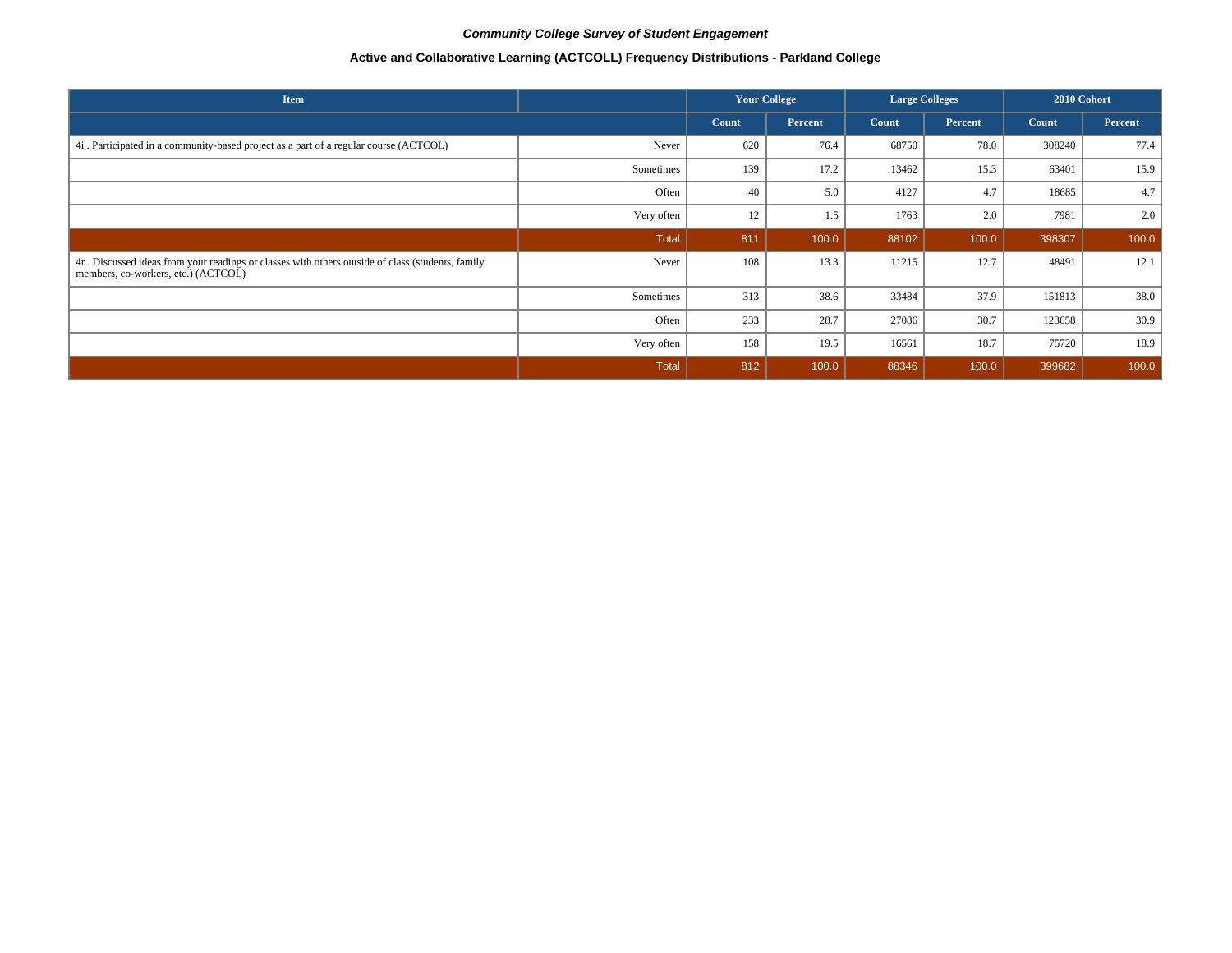# **Student Effort (STUEFF) Means Summary Report - Parkland College**

|                                                                                                                                        |                 |                                                                                                                          | <b>Your College</b> | <b>Large Colleges</b> |                    | 2010 Cohort |                    |  |  |  |  |
|----------------------------------------------------------------------------------------------------------------------------------------|-----------------|--------------------------------------------------------------------------------------------------------------------------|---------------------|-----------------------|--------------------|-------------|--------------------|--|--|--|--|
| <b>Item</b>                                                                                                                            | <b>Variable</b> | <b>Class</b>                                                                                                             | <b>Mean</b>         | <b>Mean</b>           | <b>Effect Size</b> | Mean        | <b>Effect Size</b> |  |  |  |  |
|                                                                                                                                        |                 | 4. 1=Never, 2=Sometimes, 3=Often, 4=Very often                                                                           |                     |                       |                    |             |                    |  |  |  |  |
|                                                                                                                                        |                 | In your experiences at this college during the current school year, about how often have you done each of the following? |                     |                       |                    |             |                    |  |  |  |  |
| c Prepared two or more drafts of a paper or assignment before turning it in<br>(STUEFF)                                                | <b>REWROPAP</b> | All Students                                                                                                             | 2.36                | 2.48                  |                    | 2.48        |                    |  |  |  |  |
| d Worked on a paper or project that required integrating ideas or<br>information from various sources (STUEFF)                         | <b>INTEGRAT</b> | All Students                                                                                                             | 2.73                | 2.74                  |                    | 2.73        |                    |  |  |  |  |
| e Came to class without completing readings or assignments (STUEFF)                                                                    | <b>CLUNPREP</b> | All Students                                                                                                             | 1.94                | 1.87                  |                    | 1.84        |                    |  |  |  |  |
| 6. 1=None, 2=Between 1 and 4, 3=Between 5 and 10, 4=Between 11 and 20, 5=More than 20                                                  |                 |                                                                                                                          |                     |                       |                    |             |                    |  |  |  |  |
|                                                                                                                                        |                 | During the current school year, about how much reading and writing have you done at this college?                        |                     |                       |                    |             |                    |  |  |  |  |
| b Number of books read on your own (not assigned) for personal<br>enjoyment or academic enrichment (STUEFF)                            | <b>READOWN</b>  | All Students                                                                                                             | 2.11                | 2.12                  |                    | 2.10        |                    |  |  |  |  |
|                                                                                                                                        |                 | 10. 0=None, 1=1-5 hours, 2=6-10 hours, 3=11-20 hours, 4=21-30 hours, 5=More than 30 hours                                |                     |                       |                    |             |                    |  |  |  |  |
|                                                                                                                                        |                 | About how many hours do you spend in a typical 7-day week doing each of the following?                                   |                     |                       |                    |             |                    |  |  |  |  |
| a Preparing for class (studying, reading, writing, rehearsing, doing<br>homework, or other activites related to your program) (STUEFF) | ACADPR01        | All Students                                                                                                             | 1.91                | 1.92                  |                    | 1.95        |                    |  |  |  |  |
|                                                                                                                                        |                 | 13. 1 1=Rarely/never, 2=Sometimes, 3=Often                                                                               |                     |                       |                    |             |                    |  |  |  |  |
|                                                                                                                                        |                 | How often you use the following services?                                                                                |                     |                       |                    |             |                    |  |  |  |  |
| d Frequency: Peer or other tutoring                                                                                                    | <b>USETUTOR</b> | All Students                                                                                                             | 1.41                | 1.46                  |                    | 1.46        |                    |  |  |  |  |
| e Frequency: Skill labs (writing, math, etc.)                                                                                          | <b>USELAB</b>   | All Students                                                                                                             | 1.57                | 1.69                  |                    | 1.71        |                    |  |  |  |  |
| h Frequency: Computer lab                                                                                                              | <b>USECOMLB</b> | All Students                                                                                                             | 2.05                | 2.07                  |                    | 2.10        |                    |  |  |  |  |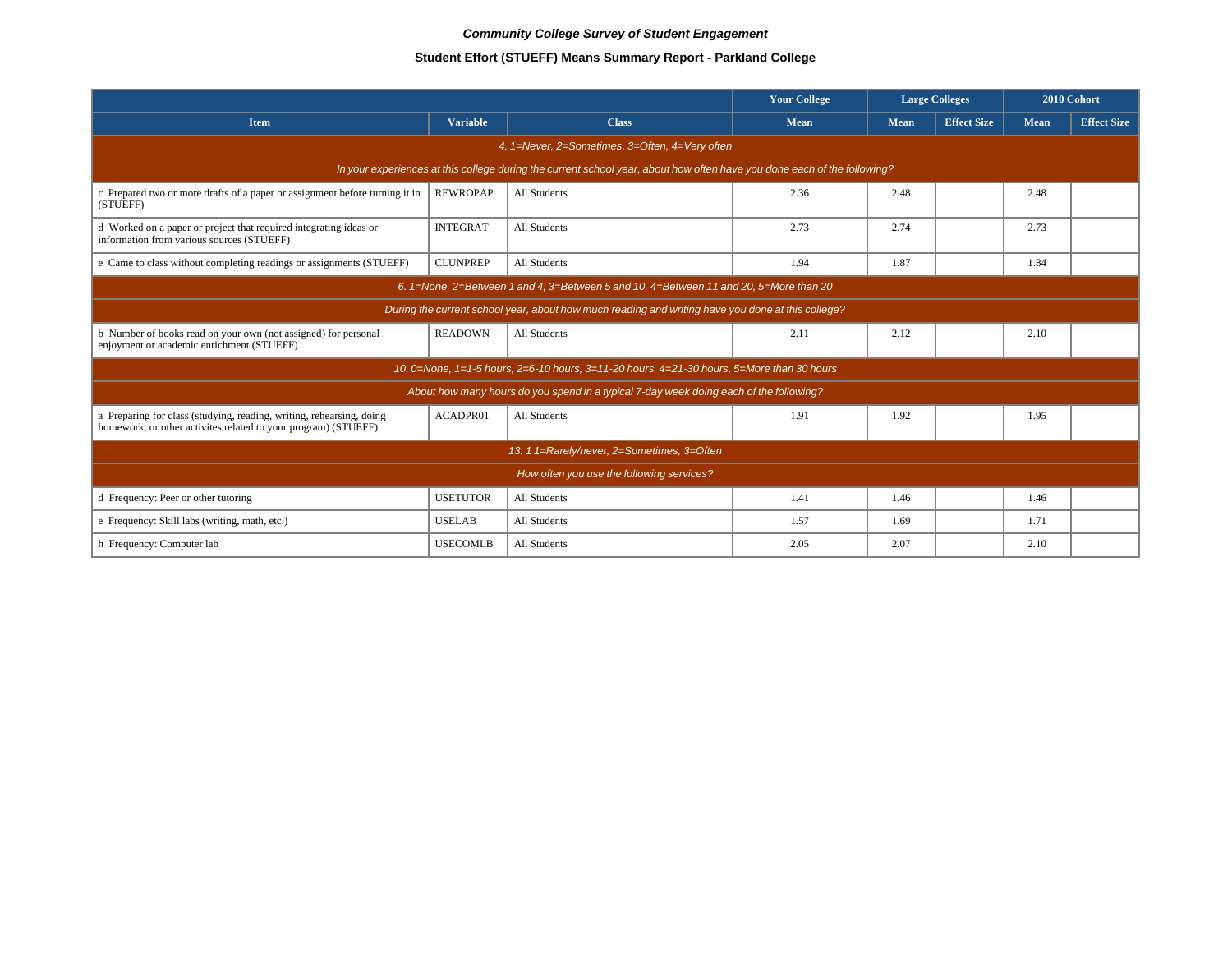# **Student Effort (STUEFF) Frequency Distributions - Parkland College**

| Item                                                                                                             |                   | <b>Your College</b> |         | <b>Large Colleges</b> |         | 2010 Cohort |         |
|------------------------------------------------------------------------------------------------------------------|-------------------|---------------------|---------|-----------------------|---------|-------------|---------|
|                                                                                                                  |                   | Count               | Percent | Count                 | Percent | Count       | Percent |
| 4c. Prepared two or more drafts of a paper or assignment before turning it in (STUEFF)                           | Never             | 210                 | 25.6    | 18645                 | 21.1    | 83645       | 21.0    |
|                                                                                                                  | Sometimes         | 228                 | 27.9    | 26138                 | 29.6    | 119582      | 30.0    |
|                                                                                                                  | Often             | 252                 | 30.8    | 26194                 | 29.7    | 117402      | 29.4    |
|                                                                                                                  | Very often        | 128                 | 15.6    | 17200                 | 19.5    | 78381       | 19.6    |
|                                                                                                                  | <b>Total</b>      | 818                 | 100.0   | 88177                 | 100.0   | 399010      | 100.0   |
| 4d. Worked on a paper or project that required integrating ideas or information from various sources<br>(STUEFF) | Never             | 112                 | 13.7    | 9559                  | 10.8    | 43135       | 10.8    |
|                                                                                                                  | Sometimes         | 200                 | 24.4    | 24775                 | 28.1    | 113606      | 28.5    |
|                                                                                                                  | Often             | 300                 | 36.7    | 32866                 | 37.2    | 148431      | 37.2    |
|                                                                                                                  | Very often        | 206                 | 25.2    | 21083                 | 23.9    | 94043       | 23.6    |
|                                                                                                                  | <b>Total</b>      | 818                 | 100.0   | 88283                 | 100.0   | 399215      | 100.0   |
| 4e . Came to class without completing readings or assignments (STUEFF)                                           | Never             | 226                 | 27.8    | 27016                 | 30.7    | 128692      | 32.3    |
|                                                                                                                  | Sometimes         | 452                 | 55.5    | 48706                 | 55.3    | 217117      | 54.5    |
|                                                                                                                  | Often             | 97                  | 11.9    | 9017                  | 10.2    | 38382       | 9.6     |
|                                                                                                                  | Very often        | 40                  | 4.9     | 3318                  | 3.8     | 14081       | 3.5     |
|                                                                                                                  | Total             | 815                 | 100.0   | 88057                 | 100.0   | 398272      | 100.0   |
| 6b. Number of books read on your own (not assigned) for personal enjoyment or academic<br>enrichment (STUEFF)    | None              | 240                 | 29.5    | 23282                 | 26.6    | 111643      | 28.1    |
|                                                                                                                  | Between 1 and 4   | 361                 | 44.5    | 42900                 | 48.9    | 189909      | 47.9    |
|                                                                                                                  | Between 5 and 10  | 136                 | 16.8    | 12903                 | 14.7    | 56075       | 14.1    |
|                                                                                                                  | Between 11 and 20 | 30                  | 3.7     | 4574                  | 5.2     | 20497       | 5.2     |
|                                                                                                                  | More than 20      | 43                  | 5.4     | 4004                  | 4.6     | 18511       | 4.7     |
|                                                                                                                  | <b>Total</b>      | 810                 | 100.0   | 87663                 | 100.0   | 396635      | 100.0   |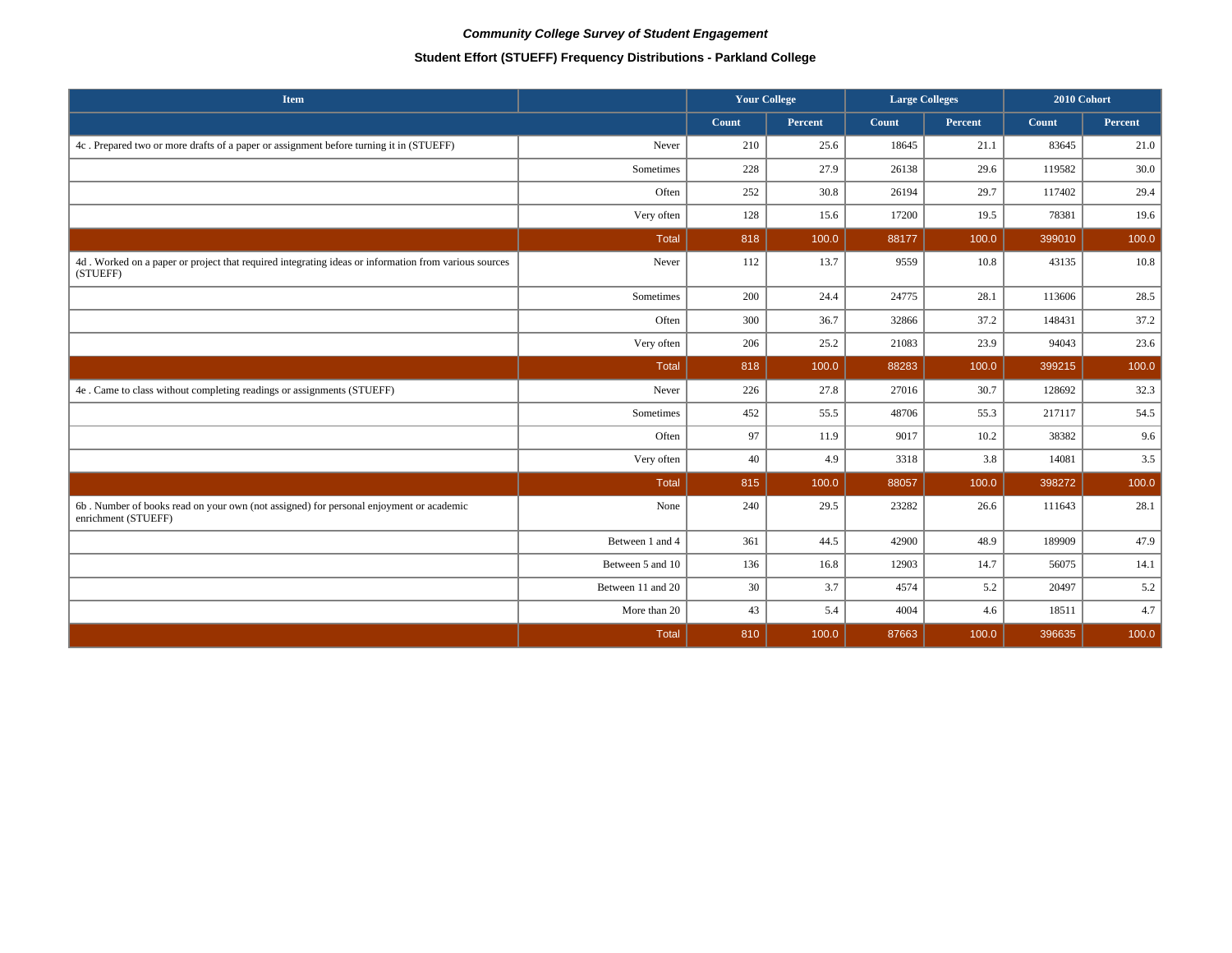# **Student Effort (STUEFF) Frequency Distributions - Parkland College**

| Item                                                                                                                                       |                            | <b>Your College</b> |         | <b>Large Colleges</b> |         | 2010 Cohort |         |
|--------------------------------------------------------------------------------------------------------------------------------------------|----------------------------|---------------------|---------|-----------------------|---------|-------------|---------|
|                                                                                                                                            |                            | Count               | Percent | Count                 | Percent | Count       | Percent |
| 10a. Preparing for class (studying, reading, writing, rehearsing, doing homework, or other activities<br>related to your program) (STUEFF) | None                       | 14                  | 1.8     | 1393                  | 1.6     | 6478        | 1.6     |
|                                                                                                                                            | 1-5 hours                  | 346                 | 42.7    | 36921                 | 42.2    | 164550      | 41.6    |
|                                                                                                                                            | 6-10 hours                 | 233                 | 28.8    | 26268                 | 30.0    | 118090      | 29.8    |
|                                                                                                                                            | 11-20 hours                | 148                 | 18.3    | 15178                 | 17.4    | 69482       | 17.6    |
|                                                                                                                                            | $21-30$ hours              | 47                  | 5.8     | 5123                  | 5.9     | 24301       | 6.1     |
|                                                                                                                                            | More than 30 hours         | 21                  | 2.5     | 2557                  | 2.9     | 12959       | 3.3     |
|                                                                                                                                            | <b>Total</b>               | 809                 | 100.0   | 87440                 | 100.0   | 395860      | 100.0   |
| 13.1d. Frequency: Peer or other tutoring (STUEFF)                                                                                          | Do not know/not applicable | 268                 | 34.1    | 23171                 | 27.3    | 106081      | 27.5    |
|                                                                                                                                            | Rarely/never               | 353                 | 44.9    | 39435                 | 46.5    | 178900      | 46.4    |
|                                                                                                                                            | Sometimes                  | 119                 | 15.1    | 15866                 | 18.7    | 71439       | 18.5    |
|                                                                                                                                            | Often                      | 47                  | 5.9     | 6390                  | 7.5     | 28821       | 7.5     |
|                                                                                                                                            | <b>Total</b>               | 787                 | 100.0   | 84862                 | 100.0   | 385241      | 100.0   |
| 13.1e . Frequency: Skill labs (writing, math, etc.) (STUEFF)                                                                               | Do not know/not applicable | 231                 | 29.1    | 19694                 | 23.3    | 89419       | 23.3    |
|                                                                                                                                            | Rarely/never               | 317                 | 39.8    | 32384                 | 38.3    | 143337      | 37.3    |
|                                                                                                                                            | Sometimes                  | 171                 | 21.5    | 20018                 | 23.6    | 93063       | 24.2    |
|                                                                                                                                            | Often                      | 77                  | 9.6     | 12549                 | 14.8    | 58623       | 15.2    |
|                                                                                                                                            | <b>Total</b>               | 796                 | 100.0   | 84645                 | 100.0   | 384442      | 100.0   |
| 13.1h . Frequency: Computer lab (STUEFF)                                                                                                   | Do not know/not applicable | 122                 | 15.4    | 11752                 | 13.8    | 50936       | 13.2    |
|                                                                                                                                            | Rarely/never               | 215                 | 27.2    | 21516                 | 25.3    | 92737       | 24.1    |
|                                                                                                                                            | Sometimes                  | 204                 | 25.8    | 25199                 | 29.7    | 115681      | 30.0    |
|                                                                                                                                            | Often                      | 249                 | 31.5    | 26443                 | 31.1    | 126051      | 32.7    |
|                                                                                                                                            | <b>Total</b>               | 790                 | 100.0   | 84910                 | 100.0   | 385405      | 100.0   |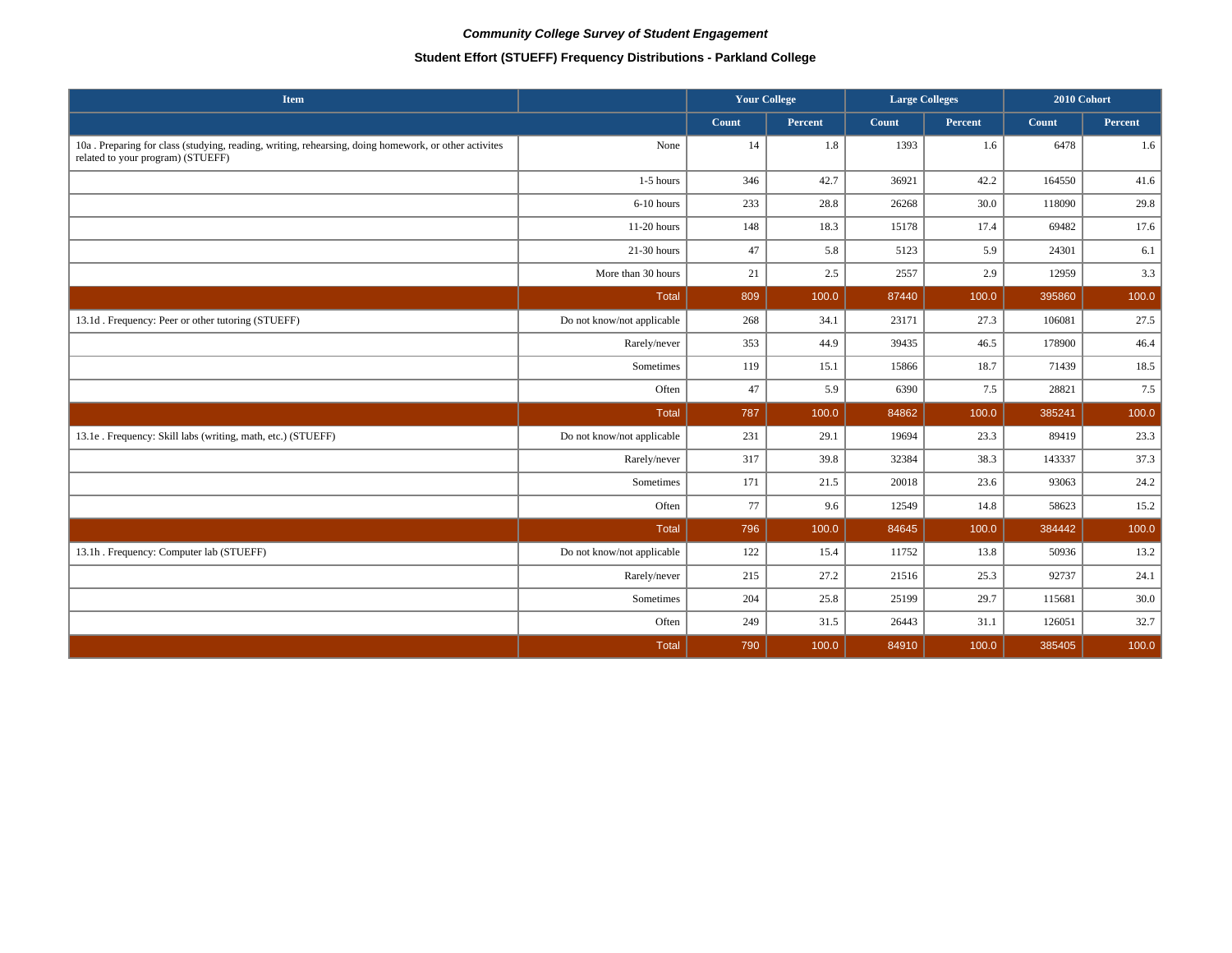# **Academic Challenge (ACCHALL) Means Summary Report - Parkland College**

|                                                                                                                                                                                   |                 |                                                                                                                          | <b>Your College</b> |             | <b>Large Colleges</b> |             | 2010 Cohort        |  |  |  |  |
|-----------------------------------------------------------------------------------------------------------------------------------------------------------------------------------|-----------------|--------------------------------------------------------------------------------------------------------------------------|---------------------|-------------|-----------------------|-------------|--------------------|--|--|--|--|
| <b>Item</b>                                                                                                                                                                       | <b>Variable</b> | <b>Class</b>                                                                                                             | <b>Mean</b>         | <b>Mean</b> | <b>Effect Size</b>    | <b>Mean</b> | <b>Effect Size</b> |  |  |  |  |
|                                                                                                                                                                                   |                 | 4. 1=Never, 2=Sometimes, 3=Often, 4=Very often                                                                           |                     |             |                       |             |                    |  |  |  |  |
|                                                                                                                                                                                   |                 | In your experiences at this college during the current school year, about how often have you done each of the following? |                     |             |                       |             |                    |  |  |  |  |
| p Worked harder than you thought you could to meet an instructor's<br>standards or expectations (ACCHALL)                                                                         | <b>WORKHARD</b> | All Students                                                                                                             | 2.51                | 2.54        |                       | 2.56        |                    |  |  |  |  |
|                                                                                                                                                                                   |                 | 5. $1=$ Very little, 2=Some, 3=Quite a bit, 4=Very much                                                                  |                     |             |                       |             |                    |  |  |  |  |
| During the current school year, how much has your coursework at this college emphasized the following mental activities?                                                          |                 |                                                                                                                          |                     |             |                       |             |                    |  |  |  |  |
| b Analyzing the basic elements of an idea, experience, or theory<br>(ACCHALL)                                                                                                     | <b>ANALYZE</b>  | All Students                                                                                                             | 2.81                | 2.88        |                       | 2.86        |                    |  |  |  |  |
| c Synthesizing and organizing ideas, information, or experiences in new<br>ways (ACCHALL)                                                                                         | <b>SYNTHESZ</b> | All Students                                                                                                             | 2.65                | 2.73        |                       | 2.73        |                    |  |  |  |  |
| d Making judgments about the value or soundness of information,<br>arguments, or methods (ACCHALL)                                                                                | <b>EVALUATE</b> | All Students                                                                                                             | 2.47                | 2.57        |                       | 2.57        |                    |  |  |  |  |
| e Applying theories or concepts to practical problems or in new situations<br>(ACCHALL)                                                                                           | <b>APPLYING</b> | All Students                                                                                                             | 2.64                | 2.66        |                       | 2.67        |                    |  |  |  |  |
| f Using information you have read or heard to perform a new skill.<br>(ACCHALL)                                                                                                   | <b>PERFORM</b>  | All Students                                                                                                             | 2.72                | 2.75        |                       | 2.78        |                    |  |  |  |  |
|                                                                                                                                                                                   |                 | 6. 1=None, 2=Between 1 and 4, 3=Between 5 and 10, 4=Between 11 and 20, 5=More than 20                                    |                     |             |                       |             |                    |  |  |  |  |
|                                                                                                                                                                                   |                 | During the current school year, about how much reading and writing have you done at this college?                        |                     |             |                       |             |                    |  |  |  |  |
| a Number of assigned textbooks, manuals, books, or book-length packs of<br>course readings (ACCHALL)                                                                              | <b>READASGN</b> | All Students                                                                                                             | 2.90                | 2.86        |                       | 2.87        |                    |  |  |  |  |
| c Number of written papers or reports of any length (ACCHALL)                                                                                                                     | WRITEANY        | All Students                                                                                                             | 2.89                | 2.85        |                       | 2.85        |                    |  |  |  |  |
|                                                                                                                                                                                   |                 | 7. 1=Extremely easy  7=Extremely challenging                                                                             |                     |             |                       |             |                    |  |  |  |  |
|                                                                                                                                                                                   |                 |                                                                                                                          |                     |             |                       |             |                    |  |  |  |  |
| 7 Mark the box that best represents the extent to which your examinations<br>during the current school year have challenged you to do your best work at<br>this college (ACCHALL) | <b>EXAMS</b>    | All Students                                                                                                             | 4.83                | 4.95        |                       | 4.99        |                    |  |  |  |  |
|                                                                                                                                                                                   |                 | 9. 1=Very little, 2=Some, 3=Quite a bit, 4=Very much                                                                     |                     |             |                       |             |                    |  |  |  |  |
|                                                                                                                                                                                   |                 | How much does this college emphasize each of the following?                                                              |                     |             |                       |             |                    |  |  |  |  |
| a Encouraging you to spend significant amounts of time studying<br>(ACCHALL)                                                                                                      | <b>ENVSCHOL</b> | All Students                                                                                                             | 2.87                | 2.96        |                       | 2.98        |                    |  |  |  |  |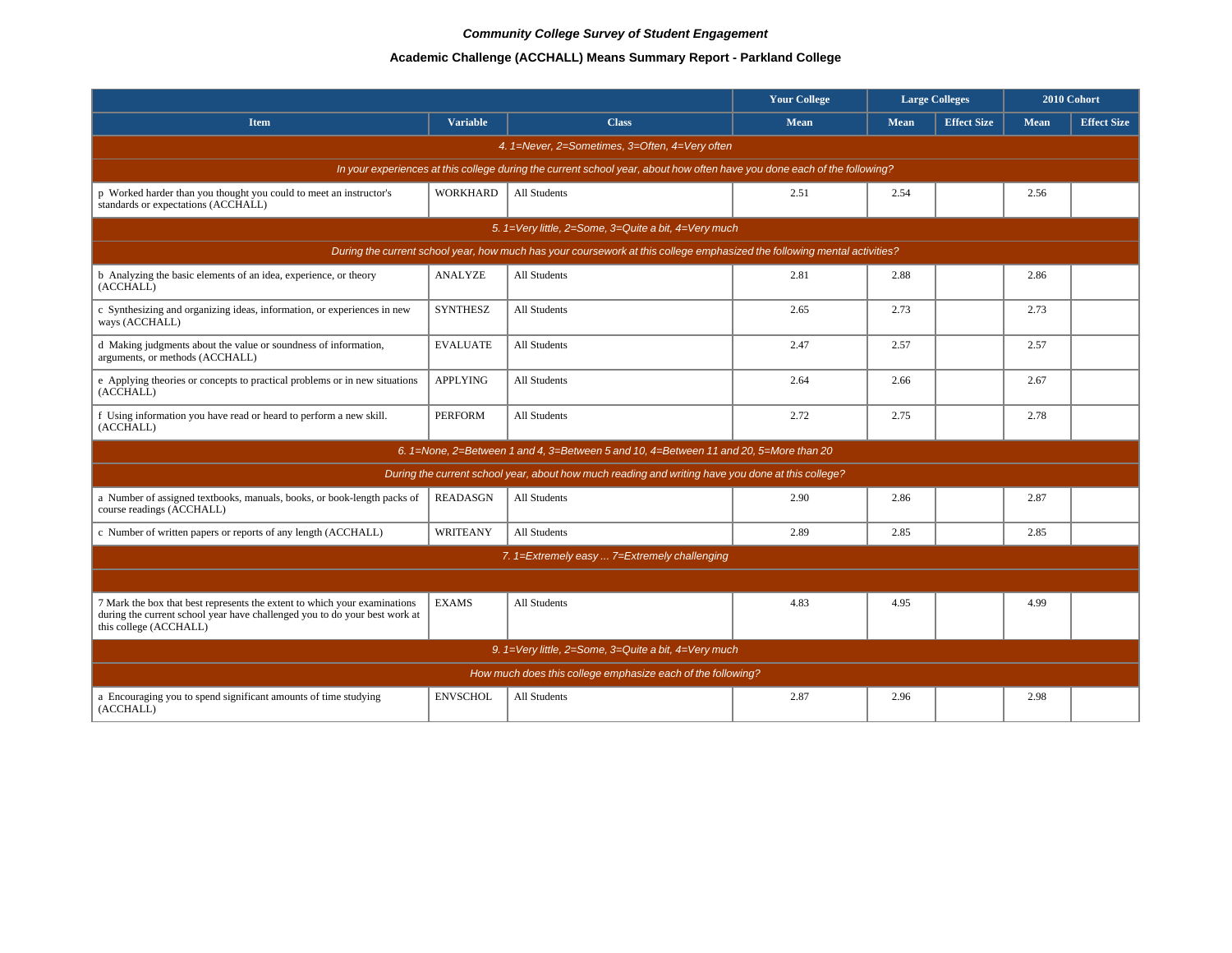### **Academic Challenge (ACCHALL) Frequency Distributions - Parkland College**

| <b>Item</b>                                                                                                 |              | <b>Your College</b> |         | <b>Large Colleges</b> |         | 2010 Cohort  |         |
|-------------------------------------------------------------------------------------------------------------|--------------|---------------------|---------|-----------------------|---------|--------------|---------|
|                                                                                                             |              | Count               | Percent | <b>Count</b>          | Percent | <b>Count</b> | Percent |
| 4p. Worked harder than you thought you could to meet an instructor's standards or expectations<br>(ACCHALL) | Never        | 102                 | 12.5    | 9739                  | 11.1    | 42139        | 10.6    |
|                                                                                                             | Sometimes    | 317                 | 38.8    | 34156                 | 38.8    | 154527       | 38.8    |
|                                                                                                             | Often        | 279                 | 34.2    | 30661                 | 34.8    | 139501       | 35.0    |
|                                                                                                             | Very often   | 118                 | 14.4    | 13515                 | 15.3    | 62463        | 15.7    |
|                                                                                                             | <b>Total</b> | 816                 | 100.0   | 88071                 | 100.0   | 398630       | 100.0   |
| 5b. Analyzing the basic elements of an idea, experience, or theory (ACCHALL)                                | Very little  | 43                  | 5.3     | 4049                  | 4.6     | 19252        | 4.8     |
|                                                                                                             | Some         | 253                 | 31.0    | 24105                 | 27.3    | 111688       | 27.9    |
|                                                                                                             | Quite a bit  | 339                 | 41.6    | 38471                 | 43.6    | 173312       | 43.3    |
|                                                                                                             | Very much    | 181                 | 22.2    | 21686                 | 24.6    | 95613        | 23.9    |
|                                                                                                             | <b>Total</b> | 816                 | 100.0   | 88311                 | 100.0   | 399865       | 100.0   |
| 5c. Synthesizing and organizing ideas, information, or experiences in new ways (ACCHALL)                    | Very little  | 66                  | 8.1     | 6623                  | 7.5     | 29016        | 7.3     |
|                                                                                                             | Some         | 312                 | 38.3    | 28803                 | 32.8    | 132341       | 33.2    |
|                                                                                                             | Quite a bit  | 279                 | 34.3    | 33923                 | 38.6    | 153923       | 38.7    |
|                                                                                                             | Very much    | 157                 | 19.3    | 18572                 | 21.1    | 82798        | 20.8    |
|                                                                                                             | <b>Total</b> | 814                 | 100.0   | 87921                 | 100.0   | 398078       | 100.0   |
| 5d. Making judgments about the value or soundness of information, arguments, or methods<br>(ACCHALL)        | Very little  | 127                 | 15.6    | 10870                 | 12.4    | 48660        | 12.2    |
|                                                                                                             | Some         | 306                 | 37.5    | 31323                 | 35.6    | 144219       | 36.2    |
|                                                                                                             | Quite a bit  | 251                 | 30.8    | 30313                 | 34.5    | 136556       | 34.3    |
|                                                                                                             | Very much    | 132                 | 16.1    | 15479                 | 17.6    | 69005        | 17.3    |
|                                                                                                             | <b>Total</b> | 816                 | 100.0   | 87985                 | 100.0   | 398440       | 100.0   |
| 5e . Applying theories or concepts to practical problems or in new situations (ACCHALL)                     | Very little  | 82                  | 10.0    | 8927                  | 10.1    | 39176        | 9.8     |
|                                                                                                             | Some         | 279                 | 34.1    | 29805                 | 33.8    | 135884       | 34.0    |
|                                                                                                             | Quite a bit  | 308                 | 37.7    | 31504                 | 35.7    | 143650       | 36.0    |
|                                                                                                             | Very much    | 149                 | 18.2    | 17986                 | 20.4    | 80580        | 20.2    |
|                                                                                                             | <b>Total</b> | 818                 | 100.0   | 88222                 | 100.0   | 399290       | 100.0   |
| 5f. Using information you have read or heard to perform a new skill. (ACCHALL)                              | Very little  | 79                  | 9.6     | 8271                  | 9.3     | 34543        | 8.6     |
|                                                                                                             | Some         | 250                 | 30.4    | 26760                 | 30.2    | 120487       | 30.1    |
|                                                                                                             | Quite a bit  | 313                 | 38.1    | 31914                 | 36.1    | 145645       | 36.4    |
|                                                                                                             | Very much    | 180                 | 21.9    | 21578                 | 24.4    | 99946        | 24.9    |
|                                                                                                             | <b>Total</b> | 822                 | 100.0   | 88523                 | 100.0   | 400621       | 100.0   |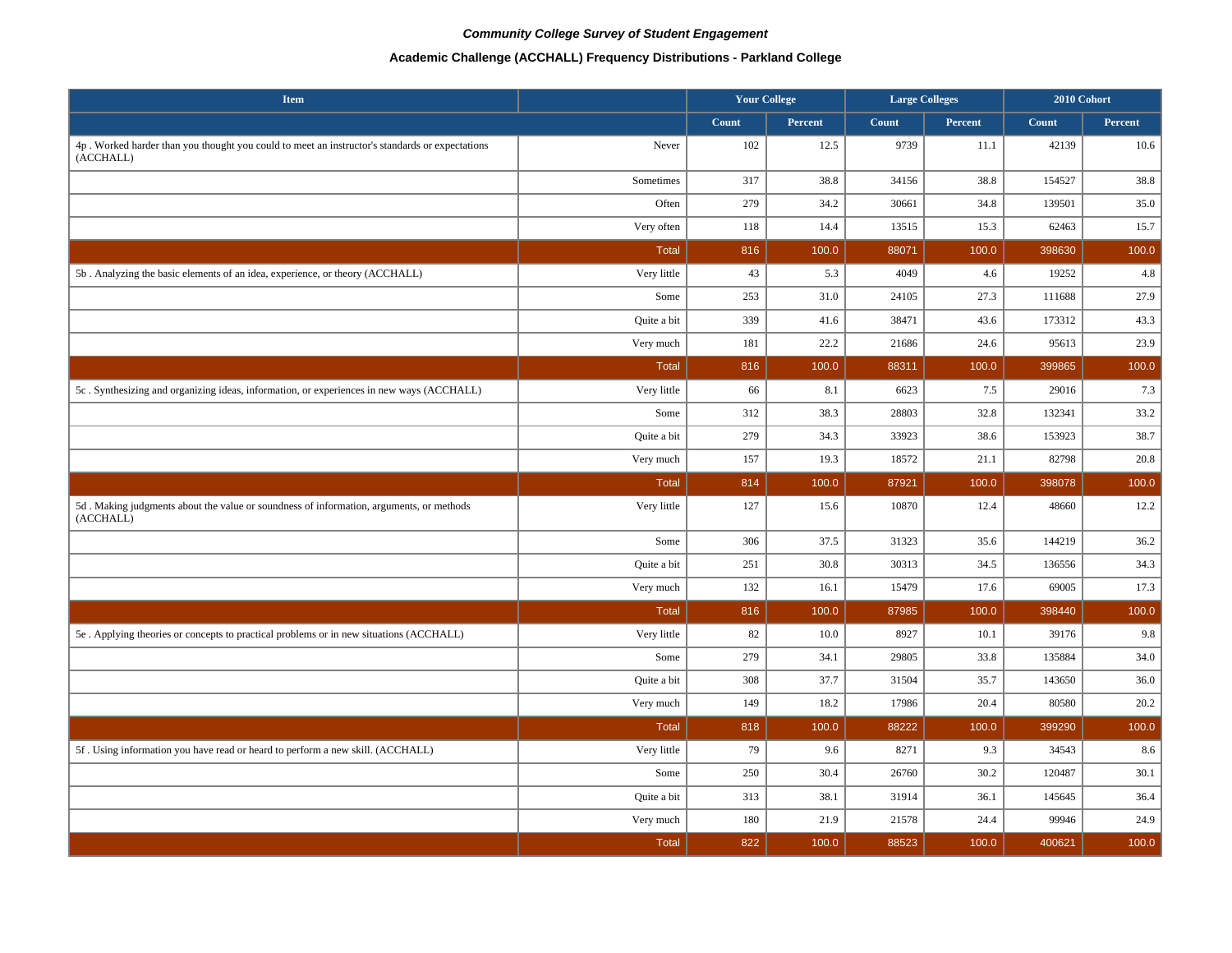# **Academic Challenge (ACCHALL) Frequency Distributions - Parkland College**

| <b>Item</b>                                                                                                                                                                     |                       | <b>Your College</b> |                | <b>Large Colleges</b> |         | 2010 Cohort |         |
|---------------------------------------------------------------------------------------------------------------------------------------------------------------------------------|-----------------------|---------------------|----------------|-----------------------|---------|-------------|---------|
|                                                                                                                                                                                 |                       | Count               | <b>Percent</b> | Count                 | Percent | Count       | Percent |
| 6a. Number of assigned textbooks, manuals, books, or book-length packs of course readings<br>(ACCHALL)                                                                          | None                  | 21                  | 2.6            | 2601                  | 3.0     | 11214       | 2.8     |
|                                                                                                                                                                                 | Between 1 and 4       | 341                 | 41.9           | 36999                 | 42.2    | 166390      | 42.0    |
|                                                                                                                                                                                 | Between 5 and 10      | 233                 | 28.7           | 26928                 | 30.7    | 122047      | 30.8    |
|                                                                                                                                                                                 | Between 11 and 20     | 135                 | 16.6           | 12220                 | 13.9    | 55106       | 13.9    |
|                                                                                                                                                                                 | More than 20          | 83                  | 10.2           | 8888                  | 10.1    | 41742       | 10.5    |
|                                                                                                                                                                                 | <b>Total</b>          | 813                 | 100.0          | 87636                 | 100.0   | 396499      | 100.0   |
| 6c. Number of written papers or reports of any length (ACCHALL)                                                                                                                 | None                  | 117                 | 14.4           | 8485                  | 9.7     | 39452       | 10.0    |
|                                                                                                                                                                                 | Between 1 and 4       | 206                 | 25.5           | 27799                 | 31.7    | 125101      | 31.6    |
|                                                                                                                                                                                 | Between 5 and 10      | 232                 | 28.7           | 27799                 | 31.7    | 123659      | 31.2    |
|                                                                                                                                                                                 | Between 11 and 20     | 158                 | 19.6           | 15243                 | 17.4    | 69669       | 17.6    |
|                                                                                                                                                                                 | More than 20          | 95                  | 11.7           | 8269                  | 9.4     | 38327       | 9.7     |
|                                                                                                                                                                                 | <b>Total</b>          | 808                 | 100.0          | 87595                 | 100.0   | 396208      | 100.0   |
| 7. Mark the box that best represents the extent to which your examinations during the current school<br>year have challenged you to do your best work at this college (ACCHALL) | Extremely easy        | $\overline{7}$      | 0.9            | 817                   | 1.0     | 3480        | 0.9     |
|                                                                                                                                                                                 | (2)                   | 11                  | $1.5$          | 1746                  | 2.1     | 7595        | 2.0     |
|                                                                                                                                                                                 | (3)                   | 62                  | 7.8            | 5209                  | 6.2     | 21736       | 5.7     |
|                                                                                                                                                                                 | (4)                   | 205                 | 26.0           | 20474                 | 24.4    | 90028       | 23.7    |
|                                                                                                                                                                                 | (5)                   | 294                 | 37.2           | 28787                 | 34.3    | 129254      | 34.0    |
|                                                                                                                                                                                 | (6)                   | 159                 | 20.1           | 18752                 | 22.4    | 88395       | 23.2    |
|                                                                                                                                                                                 | Extremely challenging | 51                  | 6.4            | 8087                  | 9.6     | 39892       | 10.5    |
|                                                                                                                                                                                 | <b>Total</b>          | 789                 | 100.0          | 83872                 | 100.0   | 380380      | 100.0   |
| 9a. Encouraging you to spend significant amounts of time studying (ACCHALL)                                                                                                     | Very little           | 39                  | 4.8            | 4098                  | 4.7     | 16985       | 4.3     |
|                                                                                                                                                                                 | Some                  | 231                 | 28.7           | 20688                 | 23.6    | 92208       | 23.3    |
|                                                                                                                                                                                 | Quite a bit           | 334                 | 41.4           | 37262                 | 42.5    | 169762      | 42.8    |
|                                                                                                                                                                                 | Very much             | 203                 | 25.2           | 25578                 | 29.2    | 117534      | 29.6    |
|                                                                                                                                                                                 | <b>Total</b>          | 807                 | 100.0          | 87626                 | 100.0   | 396489      | 100.0   |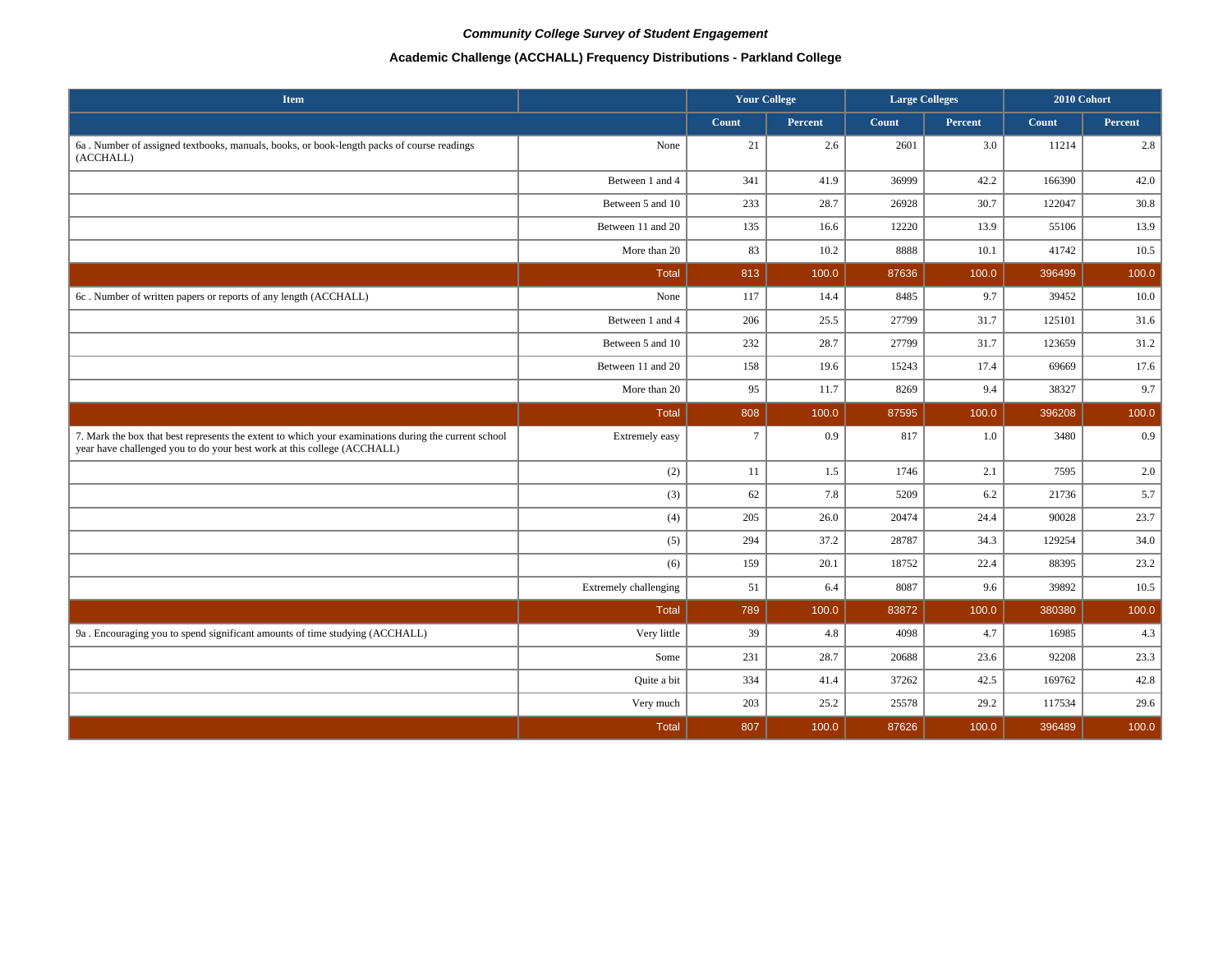# **Student-Faculty Interaction (STUFAC) Means Summary Report - Parkland College**

|                                                                                               |                                                |                                                                                                                          | <b>Your College</b> |             | <b>Large Colleges</b> | 2010 Cohort |                    |  |  |  |  |
|-----------------------------------------------------------------------------------------------|------------------------------------------------|--------------------------------------------------------------------------------------------------------------------------|---------------------|-------------|-----------------------|-------------|--------------------|--|--|--|--|
| <b>Item</b>                                                                                   | <b>Variable</b>                                | <b>Class</b>                                                                                                             | <b>Mean</b>         | <b>Mean</b> | <b>Effect Size</b>    | Mean        | <b>Effect Size</b> |  |  |  |  |
|                                                                                               | 4. 1=Never, 2=Sometimes, 3=Often, 4=Very often |                                                                                                                          |                     |             |                       |             |                    |  |  |  |  |
|                                                                                               |                                                | In your experiences at this college during the current school year, about how often have you done each of the following? |                     |             |                       |             |                    |  |  |  |  |
| k Used email to communicate with an instructor (STUFAC)                                       | <b>EMAIL</b>                                   | All Students                                                                                                             | 3.02                | 2.67        | $0.37*$               | 2.66        | $0.37*$            |  |  |  |  |
| Discussed grades or assignments with an instructor (STUFAC)                                   | <b>FACGRADE</b>                                | All Students                                                                                                             | 2.66                | 2.51        |                       | 2.54        |                    |  |  |  |  |
| m Talked about career plans with an instructor or advisor (STUFAC)                            | <b>FACPLANS</b>                                | All Students                                                                                                             | 2.20                | 1.99        | $0.23*$               | 2.04        |                    |  |  |  |  |
| n Discussed ideas from your readings or classes with instructors outside of<br>class (STUFAC) | <b>FACIDEAS</b>                                | All Students                                                                                                             | 1.82                | 1.72        |                       | 1.74        |                    |  |  |  |  |
| o Received prompt feedback (written or oral) from instructors on your<br>performance (STUFAC) | <b>FACFEED</b>                                 | All Students                                                                                                             | 2.75                | 2.65        |                       | 2.67        |                    |  |  |  |  |
| q Worked with instructors on activities other than coursework (STUFAC)                        | <b>FACOTH</b>                                  | All Students                                                                                                             | 1.53                | 1.39        | $0.20*$               | 1.41        |                    |  |  |  |  |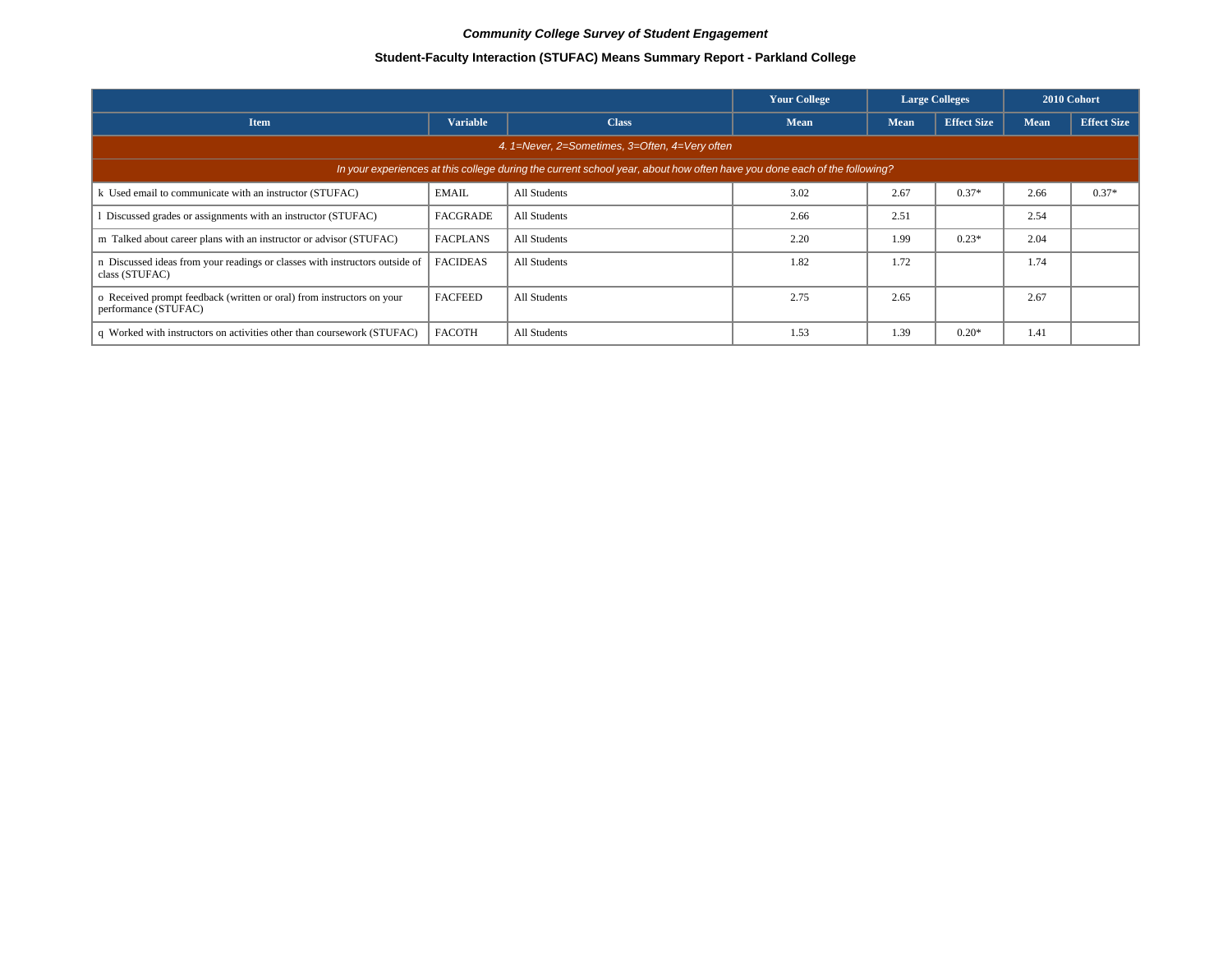# **Student-Faculty Interaction (STUFAC) Frequency Distributions - Parkland College**

| <b>Item</b>                                                                                   |              | <b>Your College</b> |         | <b>Large Colleges</b> |         | 2010 Cohort |         |
|-----------------------------------------------------------------------------------------------|--------------|---------------------|---------|-----------------------|---------|-------------|---------|
|                                                                                               |              | Count               | Percent | Count                 | Percent | Count       | Percent |
| 4k. Used email to communicate with an instructor (STUFAC)                                     | Never        | 41                  | 5.0     | 10284                 | 11.7    | 50452       | 12.7    |
|                                                                                               | Sometimes    | 199                 | 24.4    | 30084                 | 34.1    | 131992      | 33.1    |
|                                                                                               | Often        | 277                 | 34.0    | 26675                 | 30.3    | 119215      | 29.9    |
|                                                                                               | Very often   | 299                 | 36.6    | 21123                 | 24.0    | 97079       | 24.3    |
|                                                                                               | <b>Total</b> | 816                 | 100.0   | 88166                 | 100.0   | 398738      | 100.0   |
| 41. Discussed grades or assignments with an instructor (STUFAC)                               | Never        | 41                  | 5.1     | 8867                  | 10.0    | 36897       | 9.2     |
|                                                                                               | Sometimes    | 349                 | 43.0    | 39232                 | 44.5    | 174656      | 43.8    |
|                                                                                               | Often        | 265                 | 32.7    | 26688                 | 30.2    | 124243      | 31.1    |
|                                                                                               | Very often   | 156                 | 19.2    | 13443                 | 15.2    | 63232       | 15.8    |
|                                                                                               | <b>Total</b> | 811                 | 100.0   | 88230                 | 100.0   | 399028      | 100.0   |
| 4m. Talked about career plans with an instructor or advisor (STUFAC)                          | Never        | 180                 | 22.0    | 28008                 | 31.8    | 118570      | 29.7    |
|                                                                                               | Sometimes    | 373                 | 45.6    | 38999                 | 44.3    | 177715      | 44.6    |
|                                                                                               | Often        | 189                 | 23.1    | 14810                 | 16.8    | 71707       | 18.0    |
|                                                                                               | Very often   | 75                  | 9.2     | 6314                  | 7.2     | 30616       | 7.7     |
|                                                                                               | Total        | 817                 | 100.0   | 88131                 | 100.0   | 398608      | 100.0   |
| 4n. Discussed ideas from your readings or classes with instructors outside of class (STUFAC)  | Never        | 348                 | 42.7    | 42152                 | 48.0    | 184511      | 46.4    |
|                                                                                               | Sometimes    | 313                 | 38.5    | 31998                 | 36.4    | 149547      | 37.6    |
|                                                                                               | Often        | 100                 | 12.3    | 9969                  | 11.3    | 46454       | 11.7    |
|                                                                                               | Very often   | 52                  | 6.5     | 3779                  | 4.3     | 17320       | 4.4     |
|                                                                                               | <b>Total</b> | 813                 | 100.0   | 87898                 | 100.0   | 397832      | 100.0   |
| 4o . Received prompt feedback (written or oral) from instructors on your performance (STUFAC) | Never        | 33                  | 4.0     | 7392                  | 8.4     | 31477       | 7.9     |
|                                                                                               | Sometimes    | 295                 | 36.1    | 31589                 | 35.9    | 141199      | 35.4    |
|                                                                                               | Often        | 331                 | 40.5    | 33865                 | 38.4    | 155092      | 38.9    |
|                                                                                               | Very often   | 158                 | 19.4    | 15233                 | 17.3    | 70689       | 17.7    |
|                                                                                               | <b>Total</b> | 817                 | 100.0   | 88079                 | 100.0   | 398457      | 100.0   |
| 4q. Worked with instructors on activities other than coursework (STUFAC)                      | Never        | 509                 | 63.0    | 62805                 | 71.9    | 277787      | 70.3    |
|                                                                                               | Sometimes    | 197                 | 24.3    | 17066                 | 19.5    | 81858       | 20.7    |
|                                                                                               | Often        | 73                  | 9.0     | 5536                  | 6.3     | 26125       | 6.6     |
|                                                                                               | Very often   | 29                  | 3.6     | 1948                  | 2.2     | 9533        | 2.4     |
|                                                                                               | <b>Total</b> | 808                 | 100.0   | 87355                 | 100.0   | 395303      | 100.0   |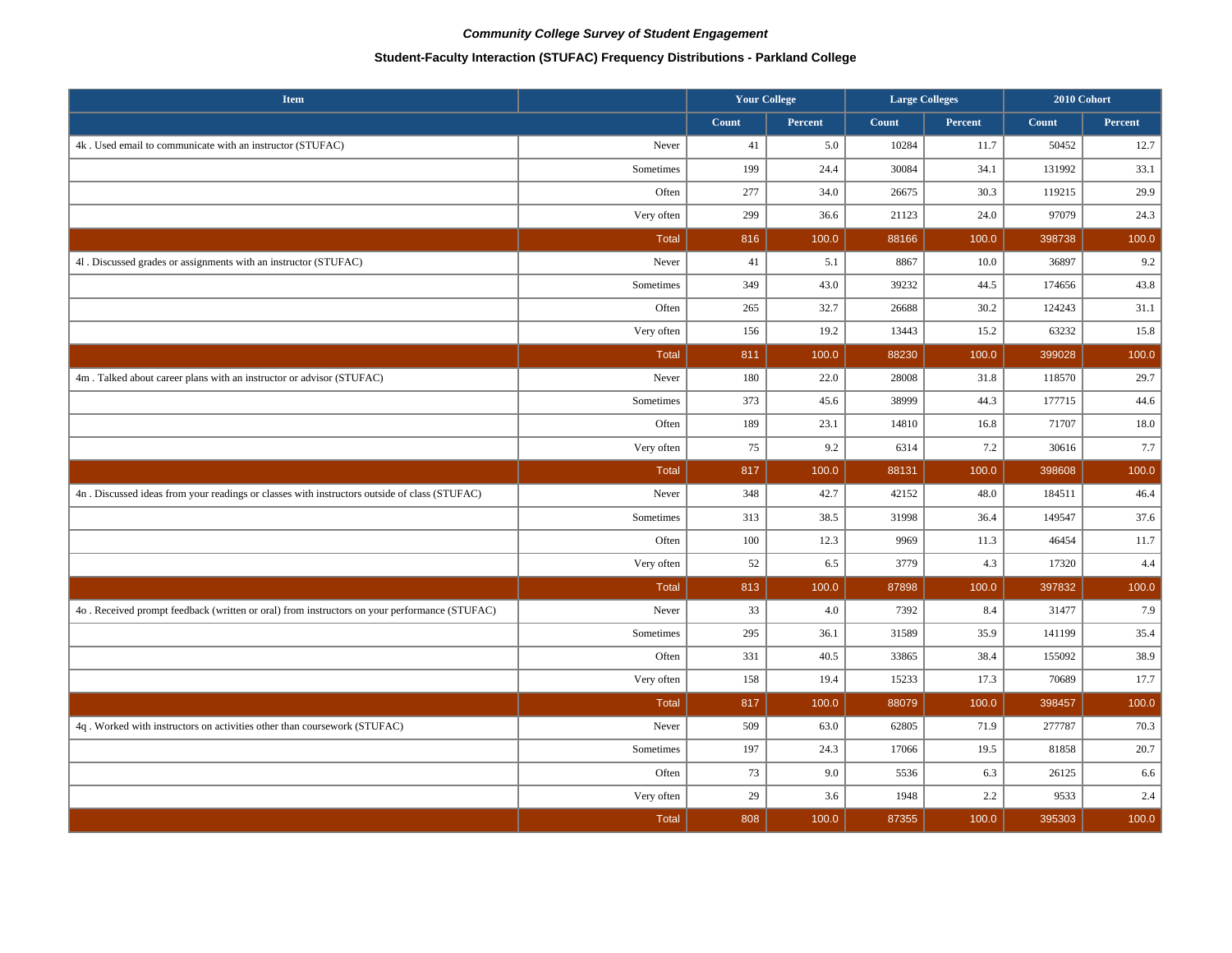# **Support for Learners (SUPPORT) Means Summary Report - Parkland College**

|                                                                                                                     |                 |              | <b>Your College</b> | <b>Large Colleges</b> |                    | 2010 Cohort |                    |  |  |
|---------------------------------------------------------------------------------------------------------------------|-----------------|--------------|---------------------|-----------------------|--------------------|-------------|--------------------|--|--|
| <b>Item</b>                                                                                                         | <b>Variable</b> | <b>Class</b> | <b>Mean</b>         | <b>Mean</b>           | <b>Effect Size</b> | <b>Mean</b> | <b>Effect Size</b> |  |  |
| 9. 1=Very little, 2=Some, 3=Quite a bit, 4=Very much                                                                |                 |              |                     |                       |                    |             |                    |  |  |
| How much does this college emphasize each of the following?                                                         |                 |              |                     |                       |                    |             |                    |  |  |
| b Providing the support you need to help you succeed at this college<br>(SUPPORT)                                   | <b>ENVSUPRT</b> | All Students | 3.13                | 2.95                  | $0.20*$            | 2.98        |                    |  |  |
| c Encouraging contact among students from different economic, social,<br>and racial or ethnic backgrounds (SUPPORT) | <b>ENVDIVRS</b> | All Students | 2.50                | 2.53                  |                    | 2.50        |                    |  |  |
| d Helping you cope with your non-academic responsibilities (work,<br>family, etc.) (SUPPORT)                        | <b>ENVNACAD</b> | All Students | 1.98                | 1.94                  |                    | 1.95        |                    |  |  |
| e Providing the support you need to thrive socially (SUPPORT)                                                       | <b>ENVSOCAL</b> | All Students | 2.19                | 2.14                  |                    | 2.15        |                    |  |  |
| f Providing the financial support you need to afford your education<br>(SUPPORT)                                    | <b>FINSUPP</b>  | All Students | 2.47                | 2.39                  |                    | 2.46        |                    |  |  |
| 13. 1 1=Rarely/never, 2=Sometimes, 3=Often                                                                          |                 |              |                     |                       |                    |             |                    |  |  |
| How often you use the following services?                                                                           |                 |              |                     |                       |                    |             |                    |  |  |
| a Frequency: Academic advising/planning                                                                             | <b>USEACAD</b>  | All Students | 1.83                | 1.74                  |                    | 1.77        |                    |  |  |
| b Frequency: Career counseling                                                                                      | <b>USECACOU</b> | All Students | 1.50                | 1.43                  |                    | 1.43        |                    |  |  |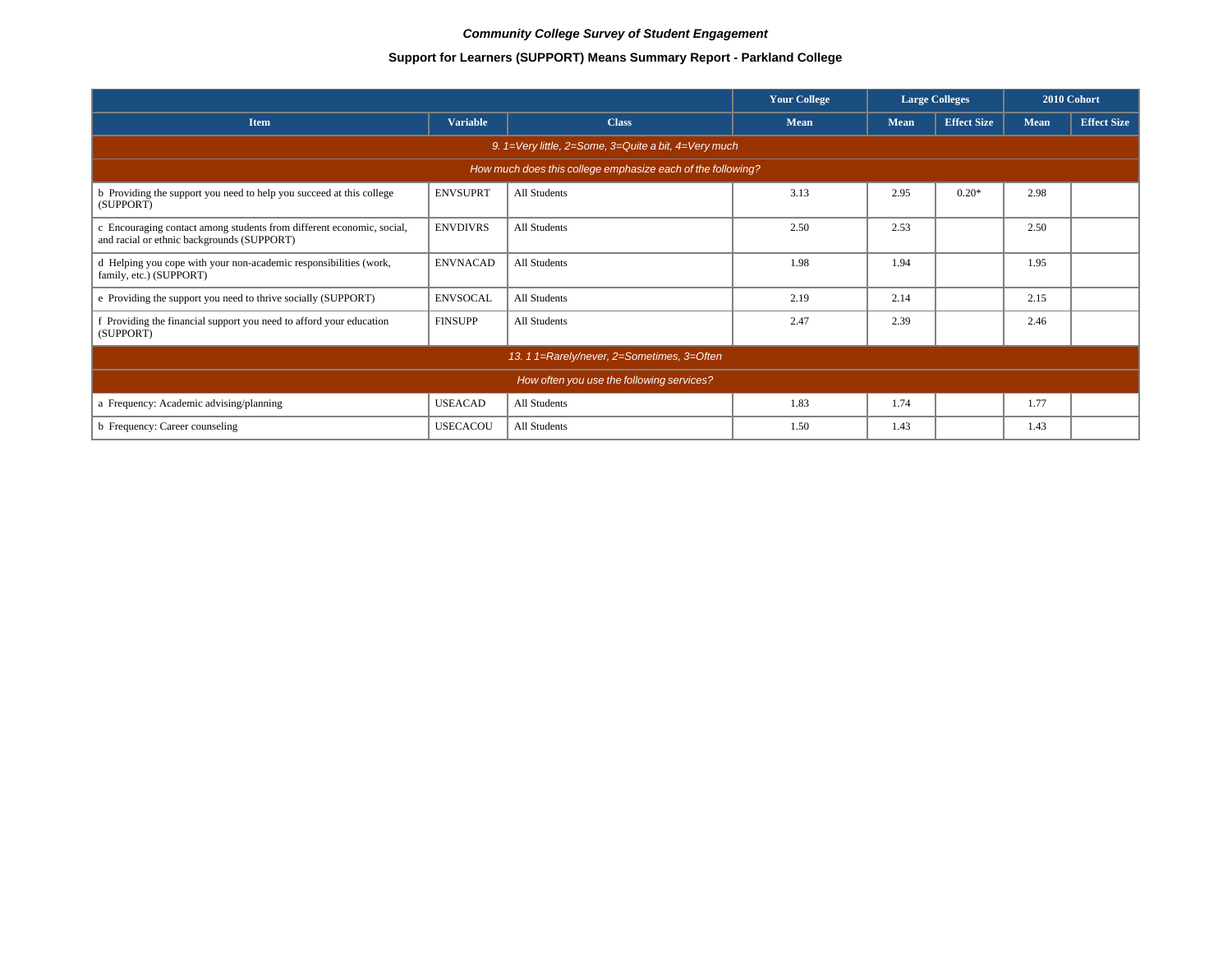# **Support for Learners (SUPPORT) Frequency Distributions - Parkland College**

| <b>Item</b>                                                                                                           |              | <b>Your College</b> |                | <b>Large Colleges</b> |                | 2010 Cohort |         |
|-----------------------------------------------------------------------------------------------------------------------|--------------|---------------------|----------------|-----------------------|----------------|-------------|---------|
|                                                                                                                       |              | Count               | <b>Percent</b> | Count                 | <b>Percent</b> | Count       | Percent |
| 9b. Providing the support you need to help you succeed at this college (SUPPORT)                                      | Very little  | 26                  | 3.2            | 4461                  | 5.1            | 19076       | 4.8     |
|                                                                                                                       | Some         | 133                 | 16.5           | 20839                 | 23.8           | 90680       | 22.9    |
|                                                                                                                       | Quite a bit  | 357                 | 44.4           | 36379                 | 41.6           | 165995      | 41.9    |
|                                                                                                                       | Very much    | 288                 | 35.8           | 25779                 | 29.5           | 120171      | 30.4    |
|                                                                                                                       | Total        | 804                 | 100.0          | 87458                 | 100.0          | 395922      | 100.0   |
| 9c. Encouraging contact among students from different economic, social, and racial or ethnic<br>backgrounds (SUPPORT) | Very little  | 129                 | 16.3           | 15510                 | 17.8           | 71964       | 18.2    |
|                                                                                                                       | Some         | 281                 | 35.3           | 27583                 | 31.6           | 129266      | 32.8    |
|                                                                                                                       | Quite a bit  | 240                 | 30.1           | 26153                 | 30.0           | 116103      | 29.4    |
|                                                                                                                       | Very much    | 145                 | 18.2           | 17935                 | 20.6           | 77132       | 19.6    |
|                                                                                                                       | Total        | 795                 | 100.0          | 87181                 | 100.0          | 394465      | 100.0   |
| 9d. Helping you cope with your non-academic responsibilities (work, family, etc.) (SUPPORT)                           | Very little  | 280                 | 35.1           | 35545                 | 40.8           | 157340      | 39.9    |
|                                                                                                                       | Some         | 326                 | 40.8           | 29209                 | 33.5           | 134971      | 34.2    |
|                                                                                                                       | Quite a bit  | 119                 | 14.9           | 14897                 | 17.1           | 67896       | 17.2    |
|                                                                                                                       | Very much    | 73                  | 9.1            | 7521                  | 8.6            | 34400       | 8.7     |
|                                                                                                                       | Total        | 798                 | 100.0          | 87172                 | 100.0          | 394607      | 100.0   |
| 9e . Providing the support you need to thrive socially (SUPPORT)                                                      | Very little  | 200                 | 25.4           | 24669                 | 28.4           | 108359      | 27.6    |
|                                                                                                                       | Some         | 319                 | 40.6           | 34006                 | 39.2           | 155850      | 39.7    |
|                                                                                                                       | Quite a bit  | 187                 | 23.8           | 19373                 | 22.3           | 89017       | 22.7    |
|                                                                                                                       | Very much    | 80                  | 10.2           | 8675                  | 10.0           | 39469       | 10.1    |
|                                                                                                                       | Total        | 786                 | 100.0          | 86723                 | 100.0          | 392695      | 100.0   |
| 9f. Providing the financial support you need to afford your education (SUPPORT)                                       | Very little  | 189                 | 23.9           | 23867                 | 27.5           | 98643       | 25.1    |
|                                                                                                                       | Some         | 225                 | 28.5           | 23885                 | 27.5           | 105109      | 26.7    |
|                                                                                                                       | Quite a bit  | 197                 | 24.8           | 20644                 | 23.8           | 97727       | 24.8    |
|                                                                                                                       | Very much    | 181                 | 22.8           | 18475                 | 21.3           | 91855       | 23.4    |
|                                                                                                                       | <b>Total</b> | 792                 | 100.0          | 86871                 | 100.0          | 393334      | 100.0   |